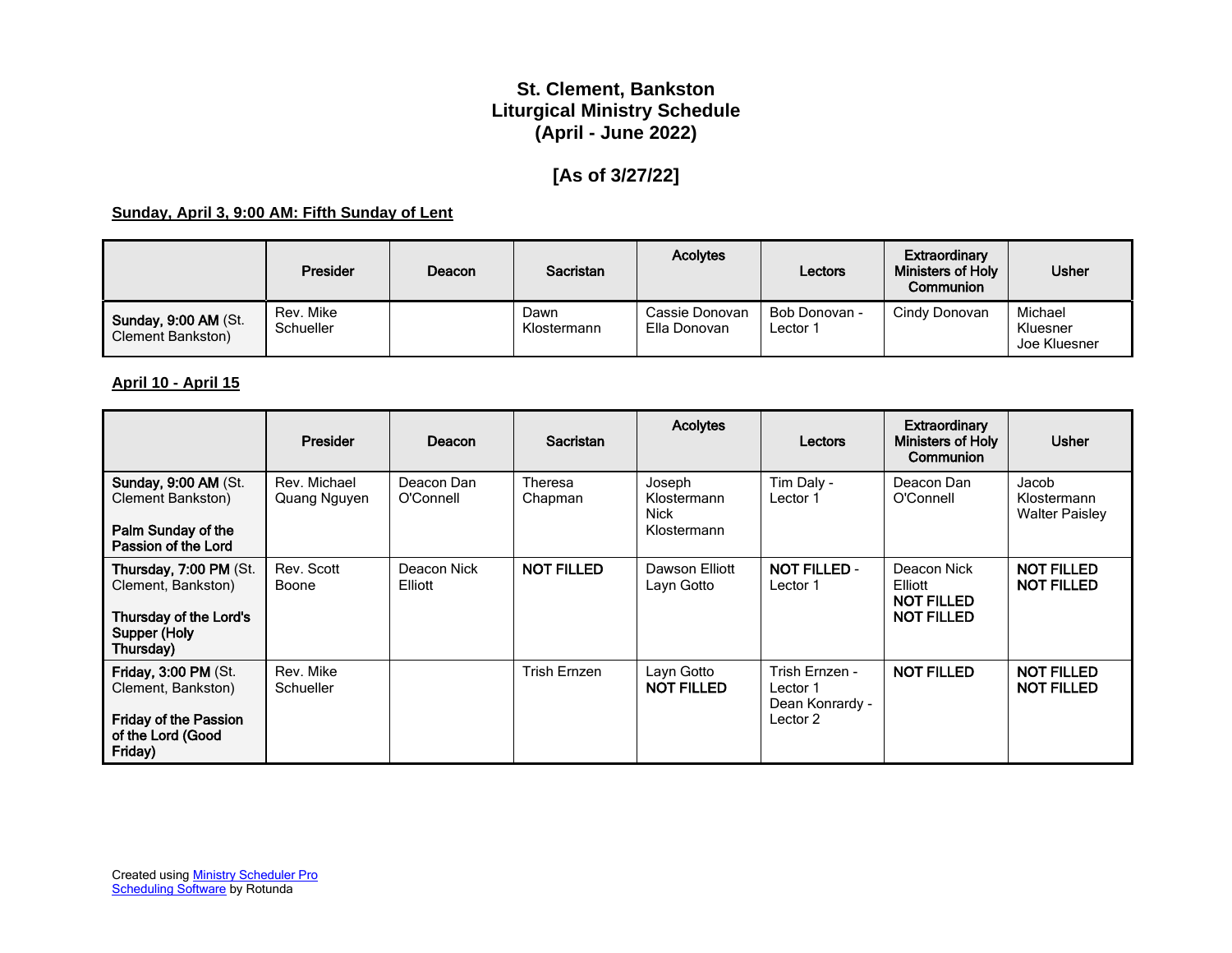# **Sunday, April 17, 9:00 AM: Easter Sunday of the Resurrection of the Lord**

|                                                          | <b>Presider</b> | Deacon                  | <b>Sacristan</b> | <b>Acolytes</b>                        | Lectors                                | Extraordinary<br><b>Ministers of Holy</b><br>Communion | <b>Usher</b>                               |
|----------------------------------------------------------|-----------------|-------------------------|------------------|----------------------------------------|----------------------------------------|--------------------------------------------------------|--------------------------------------------|
| <b>Sunday, 9:00 AM (St.</b><br><b>Clement Bankston</b> ) | Rev. Phil Kruse | Deacon Dan<br>O'Connell | Trish Ernzen     | Eli Klostermann<br>Luke<br>Klostermann | Catherine<br>Klostermann -<br>Lector 1 | Jack<br>Klostermann<br>Alan<br>Klostermann             | Jack<br>Klostermann<br>Alan<br>Klostermann |

## **Sunday, April 24, 9:00 AM: Second Sunday of Easter**

|                                                          | Presider            | <b>Deacon</b> | Sacristan           | <b>Acolytes</b>                           | Lectors                    | <b>Extraordinary</b><br><b>Ministers of Holy</b><br><b>Communion</b> | <b>Usher</b>                        |
|----------------------------------------------------------|---------------------|---------------|---------------------|-------------------------------------------|----------------------------|----------------------------------------------------------------------|-------------------------------------|
| <b>Sunday, 9:00 AM (St.</b><br><b>Clement Bankston</b> ) | Rev. Scott<br>Boone |               | Dawn<br>Klostermann | <b>Matthew Daly</b><br><b>Andrew Dalv</b> | Shannon Daly -<br>Lector 1 | <b>Tyler Gotto</b>                                                   | Jerald<br>Klostermann<br>Leo Roling |

# **Sunday, May 1, 9:00 AM: Third Sunday of Easter**

|                                                         | Presider                | Deacon | <b>Sacristan</b> | <b>Acolytes</b>           | Lectors                    | Extraordinary<br><b>Ministers of Holy</b><br>Communion | <b>Usher</b>                                                  |
|---------------------------------------------------------|-------------------------|--------|------------------|---------------------------|----------------------------|--------------------------------------------------------|---------------------------------------------------------------|
| <b>Sunday, 9:00 AM (St.</b><br><b>Clement Bankston)</b> | Fr. Simon Thoi<br>Hoang |        | Trish Ernzen     | Layn Gotto<br>Emma Welter | Trish Ernzen -<br>Lector 1 | Meghan Gotto                                           | Justin<br>McDermott-<br>Gotto<br>Dylan<br>McDermott-<br>Gotto |

## **Sunday, May 8, 9:00 AM: Fourth Sunday of Easter**

|                      | Presider  | Deacon      | <b>Sacristan</b> | <b>Acolytes</b>        | Lectors     | Extraordinary<br><b>Ministers of Holy</b><br>Communion | <b>Usher</b>        |
|----------------------|-----------|-------------|------------------|------------------------|-------------|--------------------------------------------------------|---------------------|
| Sunday, 9:00 AM (St. | Rev. Mike | Deacon Jack | Theresa          | <b>Beaux Schuckert</b> | Ryan Wolf - | Deacon Jack                                            | <b>Nick Lattner</b> |
| Clement Bankston)    | Schueller | Wolfe       | Chapman          | <b>Grace Schuckert</b> | Lector 1    | Wolfe                                                  | Ted Smith           |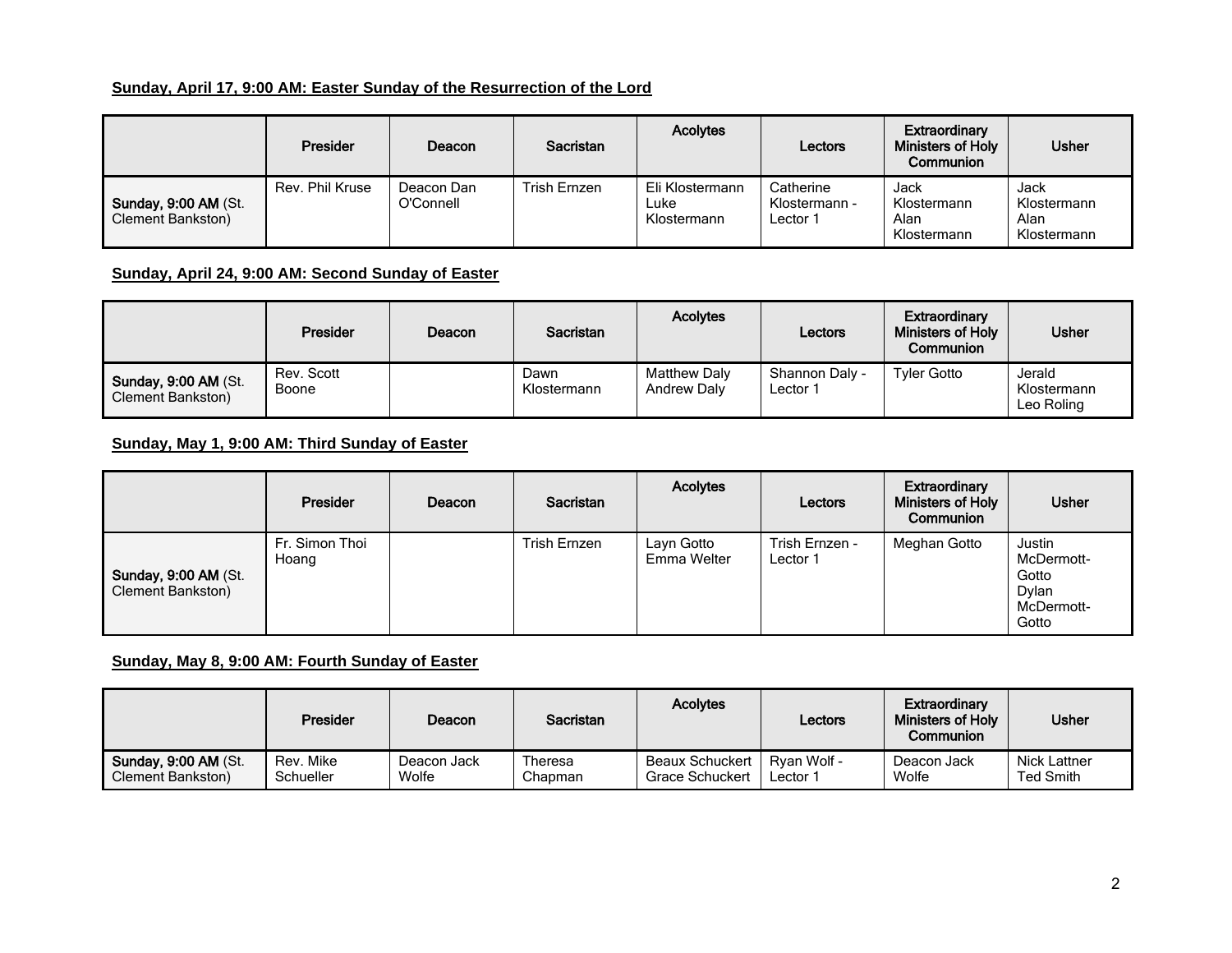## **Sunday, May 15, 9:00 AM: Fifth Sunday of Easter**

|                                                         | <b>Presider</b> | Deacon                  | Sacristan           | <b>Acolytes</b>           | Lectors                  | Extraordinary<br><b>Ministers of Holy</b><br>Communion | <b>Usher</b>                                 |
|---------------------------------------------------------|-----------------|-------------------------|---------------------|---------------------------|--------------------------|--------------------------------------------------------|----------------------------------------------|
| <b>Sunday, 9:00 AM (St.</b><br><b>Clement Bankston)</b> | Divine Word     | Deacon Dan<br>O'Connell | Dawn<br>Klostermann | Layn Gotto<br>Jack Kueter | Mike Capek -<br>Lector 1 | Deacon Dan<br>O'Connell                                | Trevor Gotto<br>Dvlan<br>McDermott-<br>Gotto |

**Sunday, May 22, 9:00 AM: Sixth Sunday of Easter**

|                                                  | <b>Presider</b> | Deacon                  | <b>Sacristan</b> | <b>Acolytes</b>                                | Lectors                     | Extraordinary<br><b>Ministers of Holv</b><br>Communion | <b>Usher</b>                 |
|--------------------------------------------------|-----------------|-------------------------|------------------|------------------------------------------------|-----------------------------|--------------------------------------------------------|------------------------------|
| Sunday, 9:00 AM (St.<br><b>Clement Bankston)</b> | Rev. Phil Kruse | Deacon Dan<br>O'Connell | Trish Ernzen     | <b>Grace Schuckert</b><br><b>Ben Schuckert</b> | Dean Konrardy -<br>Lector 1 | Judy Gotto<br>Deacon Dan<br>O'Connell                  | John O'Connell<br>Jack Smith |

**Sunday, May 29, 9:00 AM: The Ascension of the Lord**

|                                                   | Presider            | Deacon | <b>Sacristan</b>   | <b>Acolytes</b>                | Lectors                                | Extraordinary<br><b>Ministers of Holy</b><br>Communion | <b>Usher</b>               |
|---------------------------------------------------|---------------------|--------|--------------------|--------------------------------|----------------------------------------|--------------------------------------------------------|----------------------------|
| Sunday, 9:00 AM (St.<br><b>Clement Bankston</b> ) | Rev. Scott<br>Boone |        | Theresa<br>Chapman | Cassie Donovan<br>Ella Donovan | Kavla Donovan -<br>Lector <sup>-</sup> | Cindy Donovan                                          | Bob Donovan<br>Jeff Rausch |

**Sunday, June 5, 9:00 AM: Pentecost**

|                                                         | Presider    | Deacon | <b>Sacristan</b>    | <b>Acolytes</b>                               | Lectors                            | Extraordinary<br>Ministers of Holy<br>Communion | <b>Usher</b>                                   |
|---------------------------------------------------------|-------------|--------|---------------------|-----------------------------------------------|------------------------------------|-------------------------------------------------|------------------------------------------------|
| <b>Sunday, 9:00 AM (St.</b><br><b>Clement Bankston)</b> | Divine Word |        | Dawn<br>Klostermann | Sophia<br>Klostermann<br>Mason<br>Klostermann | James<br>Klostermann -<br>Lector 1 | Rita<br>Klostermann                             | Jerald<br>Klostermann<br><b>Walter Paisley</b> |